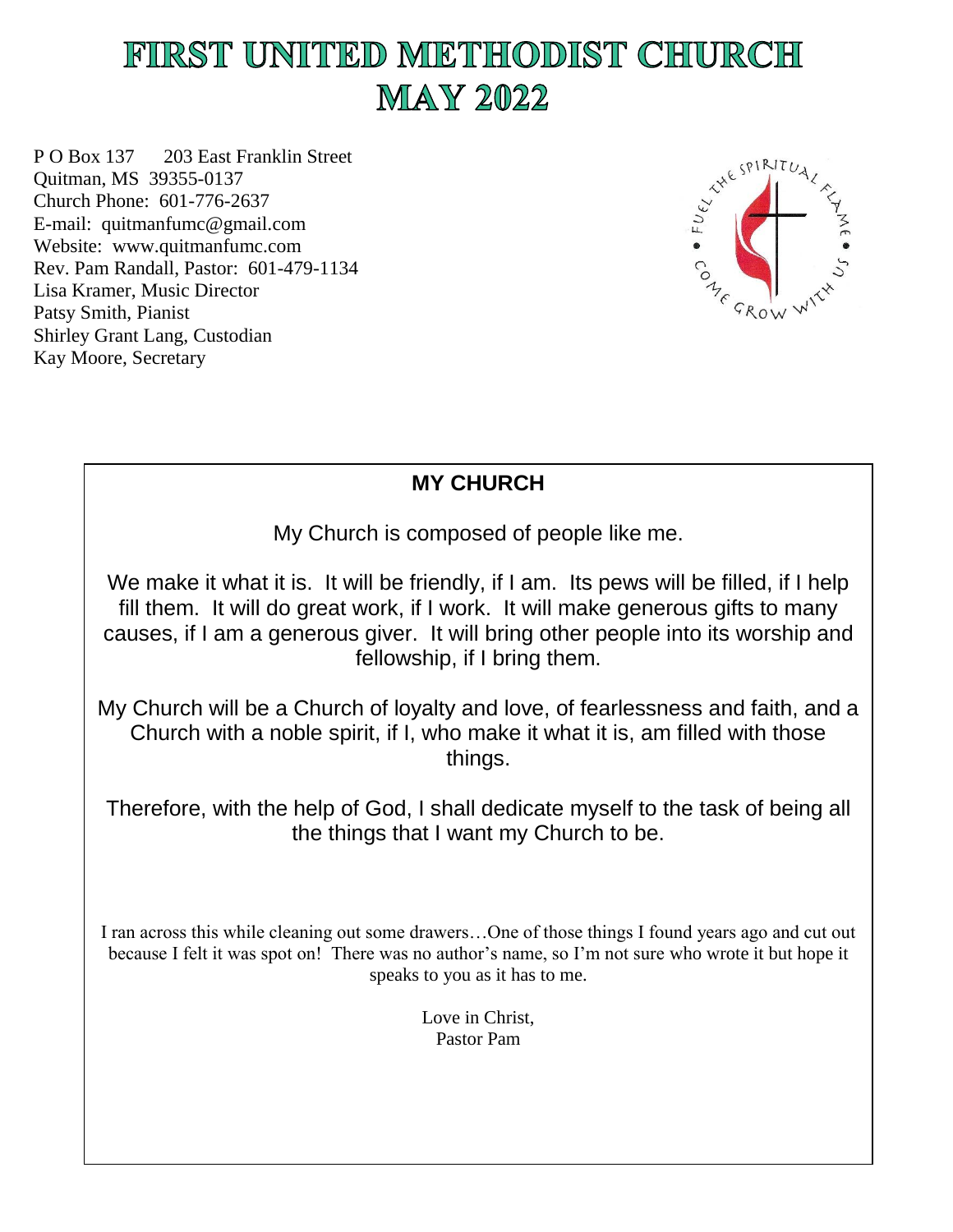**MAY 2022**

| <b>SUNDAY</b>                    | <b>MONDAY</b>       | <b>TUESDAY</b> | <b>WEDNESDAY</b>                      | <b>THURSDAY</b> | <b>FRIDAY</b>           | <b>SATURDAY</b> |
|----------------------------------|---------------------|----------------|---------------------------------------|-----------------|-------------------------|-----------------|
|                                  | $\overline{2}$      | 3              | $\overline{\mathbf{4}}$               | 5               | 6                       | $\overline{7}$  |
| 3rd Sunday of Easter             |                     | 9 am Ladies    |                                       |                 | May Friendship          |                 |
|                                  |                     | Growth Bible   |                                       |                 | Day                     | 11 am AA        |
|                                  |                     | Study          | 6 pm Covered Dish /                   |                 |                         |                 |
| Holy Communion                   |                     |                | Piano Recital                         | National Day of |                         |                 |
|                                  |                     |                |                                       | Prayer          | Church Office           |                 |
|                                  |                     |                |                                       |                 | Closed                  |                 |
|                                  |                     |                |                                       |                 |                         |                 |
|                                  |                     |                |                                       |                 |                         |                 |
|                                  |                     | 7 pm AA        | 7 pm Chancel<br><b>Choir Practice</b> | 7 pm AA         |                         |                 |
|                                  |                     |                |                                       |                 |                         |                 |
|                                  | 9                   | 10             | 11                                    | 12              | 13                      | 14              |
| 8                                |                     |                |                                       |                 |                         |                 |
| $4th$ Sunday of Easter           |                     | 9 am Ladies    |                                       |                 | Church Office<br>Closed |                 |
|                                  |                     | Growth Bible   |                                       |                 |                         | 11 am AA        |
|                                  | 6 pm                | Study          | 6 pm Supper-                          |                 |                         |                 |
| Happy                            | <b>Committee on</b> |                | Cooking For Christ                    |                 |                         | 11:30 am -      |
| Mother's                         | <b>Finance</b>      |                | Team 1/Service                        |                 |                         | The             |
| $\mathcal{D}ay!$                 | <b>Meeting</b>      |                |                                       |                 |                         | Celebration     |
|                                  |                     |                |                                       |                 |                         | of Life         |
|                                  | $6:30$ pm           |                |                                       |                 |                         | Service of      |
|                                  | <b>PPRC Meeting</b> |                |                                       |                 |                         | Mr. Hal         |
|                                  |                     | 7 pm AA        | 7 pm Chancel                          | 7 pm AA         |                         | Dabbs, Jr. in   |
|                                  |                     |                | <b>Choir Practice</b>                 |                 |                         | the Sanctuary   |
| 15                               | 16                  | 17             | 18                                    | 19              | 20                      | 21              |
| 5 <sup>th</sup> Sunday of Easter |                     | 9 am Ladies    |                                       |                 | Church Office           |                 |
|                                  |                     | Growth Bible   |                                       |                 | Closed                  | 11 am AA        |
| $10:30$ am $-$                   |                     |                | 6 pm Covered Dish                     |                 |                         |                 |
| Baccalaureate /                  |                     | Study          |                                       |                 |                         |                 |
| <b>Graduates Recognition</b>     |                     |                | <b>Supper Honoring</b>                |                 |                         |                 |
| And                              |                     | 6:30 pm        | Graduates                             |                 | 7 pm -                  |                 |
|                                  |                     | <b>FUMC</b>    |                                       |                 | Quitman High            |                 |
| Guest Speaker, Shane             |                     | Preschool      |                                       |                 | School                  |                 |
| Sanderson -                      |                     | Graduation     |                                       |                 | Graduation              |                 |
| Missionary from                  |                     |                |                                       |                 | Ceremony                |                 |
| Guatemala                        |                     |                |                                       |                 |                         |                 |
|                                  |                     | 7 pm AA        | 7 pm Chancel                          | 7 pm AA         |                         |                 |
| 4 pm UMW Meeting                 |                     |                | <b>Choir Practice</b>                 |                 |                         |                 |
|                                  |                     |                |                                       |                 |                         |                 |
| 22                               | 23                  | 24             | 25                                    | 26              | 27                      | 28              |
| $6th$ Sunday of Easter           |                     | 9 am Ladies    |                                       |                 | Church Office           |                 |
|                                  | <b>June</b>         | Growth Bible   |                                       |                 | Closed                  | 11 am AA        |
|                                  | <b>Newsletter</b>   | Study          | 6 pm Bible Study/                     |                 |                         |                 |
|                                  | <b>Deadline</b>     |                | Service (To Be                        |                 |                         |                 |
|                                  |                     |                | Announced)                            |                 |                         |                 |
|                                  |                     |                |                                       |                 |                         |                 |
|                                  |                     |                | No Supper                             | OF THE LORD     |                         |                 |
|                                  |                     |                |                                       |                 |                         |                 |
|                                  |                     |                |                                       |                 |                         |                 |
|                                  |                     | 7 pm AA        | 7 pm Chancel                          | 7 pm AA         |                         |                 |
|                                  |                     |                | <b>Choir Practice</b>                 |                 |                         |                 |
| 29                               | 30                  | 31             |                                       |                 |                         |                 |
| 7 <sup>th</sup> Sunday of Easter | <b>MEMORIAL</b>     | 9 am Ladies    |                                       |                 |                         |                 |
| <b>Ascension Sunday</b>          | <b>DAY</b>          | Growth Bible   |                                       |                 |                         |                 |
|                                  |                     | Study          |                                       |                 |                         |                 |
| 9:30 am - $5th$ Sunday           |                     |                |                                       |                 |                         |                 |
|                                  |                     |                |                                       |                 |                         |                 |
| <b>Brunch</b>                    |                     |                |                                       |                 |                         |                 |
|                                  | Holiday             |                |                                       |                 |                         |                 |
| 10:30 am -                       | (Church Office      |                |                                       |                 |                         |                 |
| Contemporary                     | Closed)             |                |                                       |                 |                         |                 |
| Worship Service in               |                     |                |                                       |                 |                         |                 |
| Fellowship Hall                  |                     | 7 pm AA        |                                       |                 |                         |                 |
|                                  |                     |                |                                       |                 |                         |                 |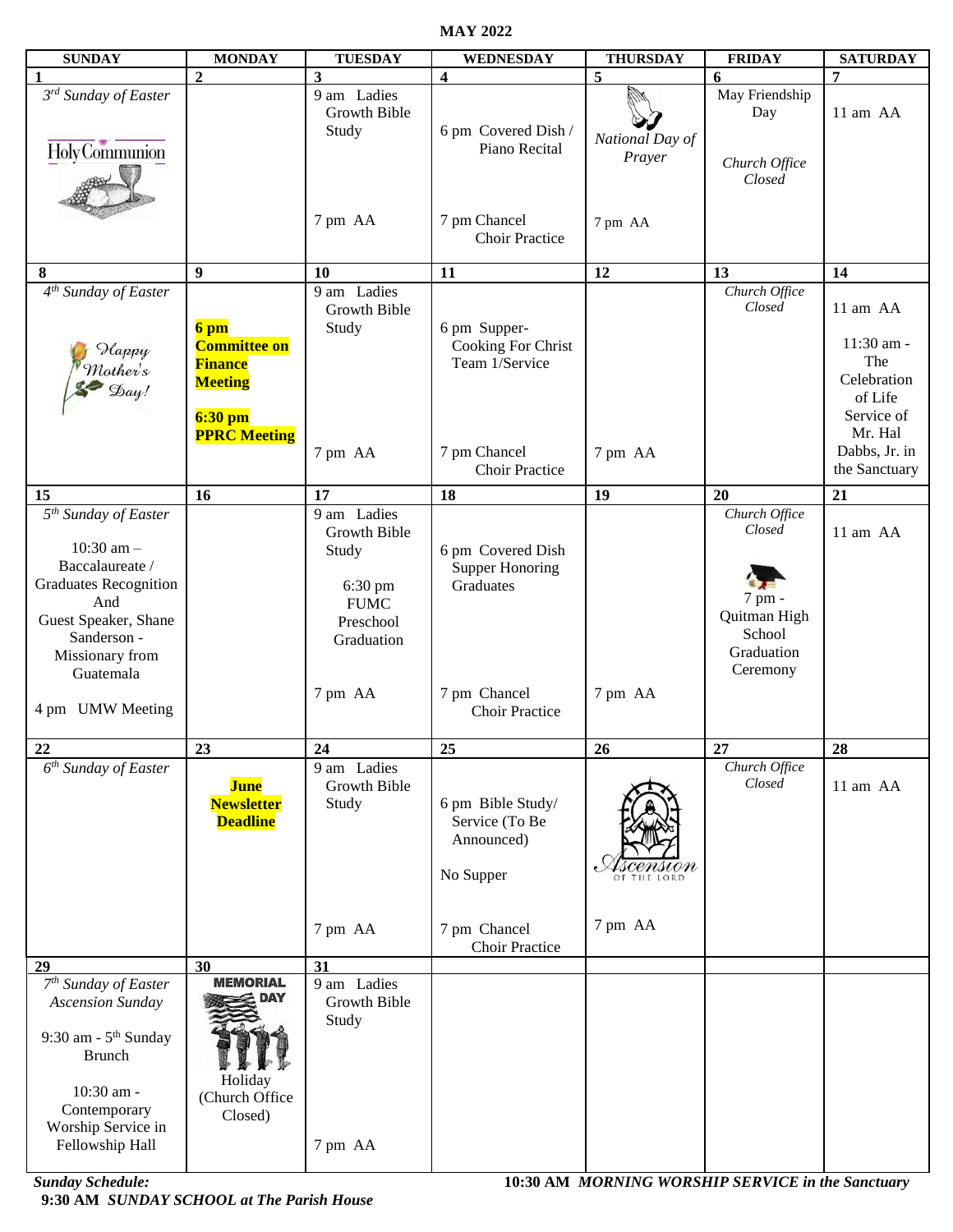# **MEMBERS:**

C.P. & Annie Crimm, The Hal Dabbs Family, Charles Davis, Rev. Roy Givens, Carl & Gloria Graham, Gay Hardeman, Jeff Holland, Rev. Pam Randall, Judy Roberts, Harriet Waltman

# **FAMILY OR FRIENDS OF MEMBERS:**

Ashley (Youth Leader of Fayetteville United Methodist Church-Tennessee), Mickey Autry, Gabby Buford, The Eva Chancelor Family, Ray Clark, Rev. Hiram Coker, Cindi Conner, Matthew Conner, The Rev. Grady Crowell Family, Lee Dykes, Eddie Fulton, Charles Griffith, Cammie Harris, Carolyn Holiman, Jamie & Marshall Howey (Marcia Stanley's Parents), The Ben Jones Family, Hazel Jones, John Korzenko, Freda McClure, Deborah Madison (Mrs. Joyce Hyatt's Daughter), John Martin, The Kay Mitchell Family, The Nelson's (Barbara Price's Sister & Brother-In-Law), Mary Pierce, Louie Roberts, Bessie Ruttley, Louise Sharpe, Rev. Ron Stanley, Rita Whitley Stanley, Jeff Volking, Barbara Warren, Cher Warren, Barry White, Billy Wimberly

# **NURSING HOMES/SHUT-IN's:**

Karen Cockrell, Annette Hutto, Dwight McCarra, Janelle O'Neil

To add or remove someone from the prayer list, please call Susan Lewis, 601-776-3238 or the Church Office at 601- 776-2637.

## **CARE GROUP FOR MAY**

If the Care Group is needed for **MAY**, please call Chairperson: Helen Stevens, 601-479-4158. Other members are: Harriet McCann, 601-776-1299 and Robert & Ginger Colston, 601-480-2323.

# **CHANCEL FLOWERS FOR MAY**

- 1 Margarette "Pill" Barry Family<br>8 The Harold Cockrell Family (M
- The Harold Cockrell Family (Mother's Day)
- 15 Buddy & Peggy Long and Lacia & Jimmy Donald
- 22 Rose Longwitz Jackson
- 29 Bobby & Glenda Fulcher

# **MEMORIALS** C

Dr. Mark Allen, Hal Dabbs, Jr., Robert Donald, Ray Smith, and Lee Vinson

# **WITH DEEPEST SYMPATHIES**

We are sorry to inform you of the passing of Mr. Hal Dabbs, Jr. on Monday, April 11, 2022. He was 98 years old and a long-time member of First United Methodist Church-Quitman. He is survived by his two daughters, Roselyn (Lynn) Dabbs Anderson (Jeff) and her family from Tuscaloosa, AL and Mary Lee Dabbs Wesberry

(Jess) and her family from Memphis, TN. A private family graveside ceremony will be held on Saturday, May 14, 2022 at the Odd Fellows Cemetery where he will be buried beside his wife, Roselyn. Immediately following the private ceremony, the family invites the public to gather at First United Methodist Church-Quitman for a Celebration of Life Ceremony of Mr. Dabbs beginning at 11:30 a.m. Our deepest sympathies are extended to the Dabbs family.

# **MAY ANNIVERSARIES**

- 1 Mr. & Mrs. Dale Bonner (Debbie)
- 18 Rev. & Mrs. Ron Stanley (Marcia)
- 19 Mr. & Mrs. Joe Kramer (Jane) Mr. & Mrs. Britt Bennett (Rebecca)
- 29 Rev. Alan & Rev. Pam Randall

# **MAY BIRTHDAYS**

- 1 William Tyler Glass, Glenda Fulcher
- 2 Teresa Radcliffe
- 3 Pam Hampton, Nora Price
- 4 Bert McRee
- 6 Edie R. Denham, Melissa Voivedich
- 7 Ashlie Sanchez, Harold Keen, Jr., Craig Howell
- 10 Matt Culberson
- 11 Shirley Bell
- 13 Matt Stevens, Anne Patton Donald
- 14 Mackenzie Brinson Mathis, Kristina LaBoone
- 17 Joy N. Green, Barbara Price
- 19 Cliff LaBoone
- 20 Nolan Bryan Williams
- 24 Harry Wheat
- 25 Josh Holloway
- 26 Jacy Waltman
- 27 Debbie Bonner, Steve Hampton, Camryn Sophia Mason, Steve Neely
- 28 Ruby Jean Ivy
- 30 Gavin Reeves, Fran Evans, Nicholas Oswald
- 31 Tony Smith

# **WEDNESDAY NIGHT COOKING TEAMS FOR MAY**

- 4 --------- Covered Dish / Piano Recital to Follow
- 11 Team 1 Cooking for Christ Team / Bible Study Service
- 18 --------- Covered Dish (Honoring High School Graduates)
- 25 --------- No Supper / Bible Study-Service (To Be Determined)

# **HEARTFELT THANKS**

Once again, friends, Margaret and I want to thank you all for the Memorials and Easter Lilies given in Ben's Memory. You all have meant so much to us during our loss. Thanks again for loving us and covering us in your prayers. Helen And Margaret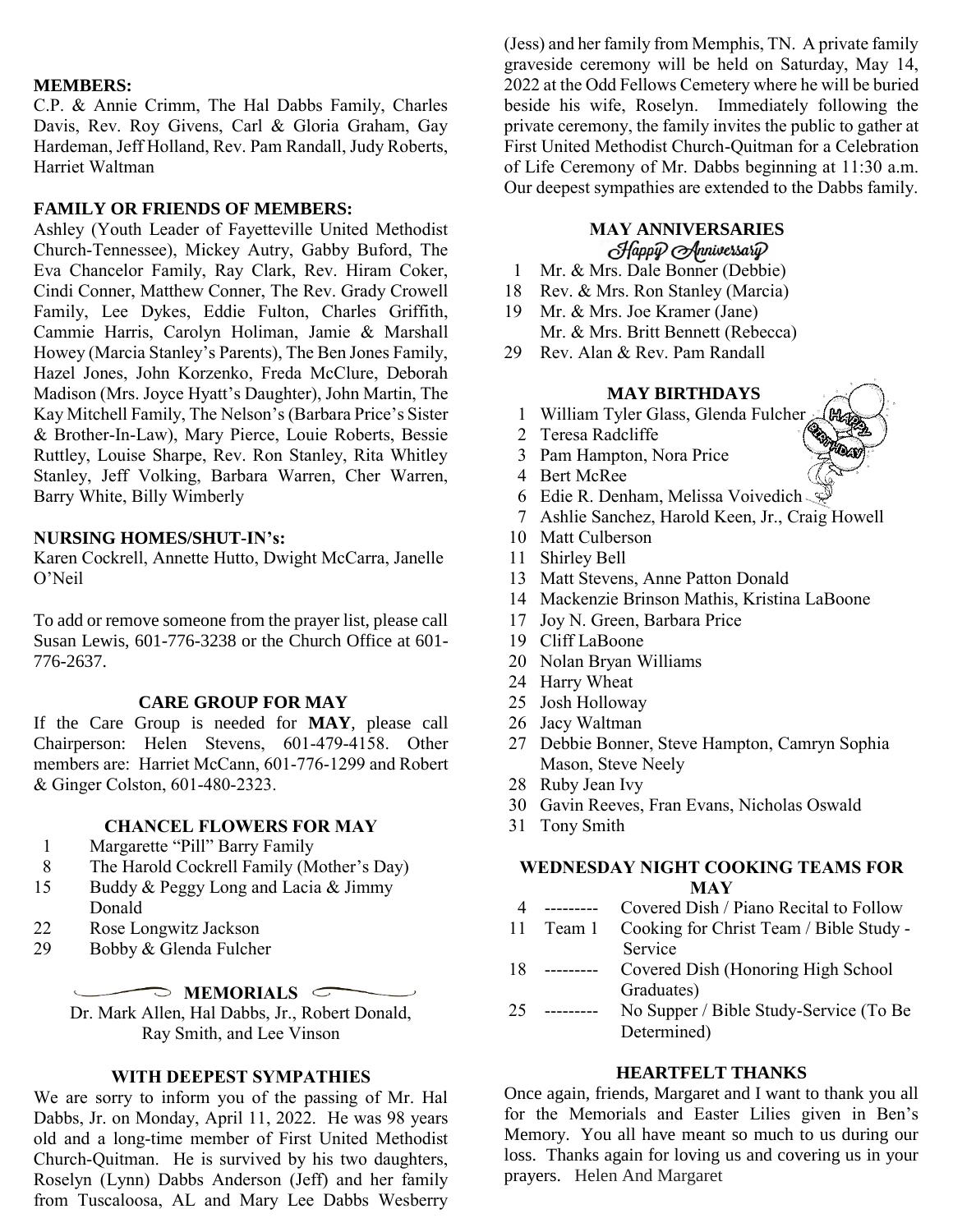# **GRATEFUL THANKS**

Joe and I want to thank the AMAZING Cooks for Christ Team who have faithfully prepared and brought meals to our home! We are blessed and thankful for the consideration and love shown by Nora, Barbara, Emilia, Nolan, and Layla. It brightens our day to see them arrive at our door. We love each of you and feel so loved in return. God bless you! Joe & Jane Kramer

#### **GUEST SPEAKER, MISSIONARY FROM GUATEMALA**

On Sunday, May  $15<sup>th</sup>$ , it will be our pleasure and honor to welcome Mr. Shane Sanderson, a Missionary from Guatemala, as our Guest Speaker during the 10:30 a.m. Worship Service. In 2010 he moved to Guatemala and founded Casa De Mi Padre, a long-term care facility for children who have lost their functioning parents for whatever reason. The mission of Casa De Mi Padre is to provide refuge and shelter for needy children coming from impoverished, shattered homes; abandonment, or homes where death has led to children being orphaned. Mr. Sanderson will be sharing his testimony and his work with non-profit youth organizations. A love offering will be taken. Everyone is invited to join us on this date.

# **UMW MEETING SCHEDULED**

A UMW meeting is scheduled for Sunday, May 15th at 4:00 P.M. This will be an important meeting discussing possible upcoming changes to our organization. Please try to make arrangements to have at least one or two representatives from each circle at the meeting.

Thanks, Patsy Smith

# **5 TH SUNDAY POTLUCK BRUNCH AND CONTEMPORARY WORSHIP SERVICE**

Sunday, May  $29<sup>th</sup>$  is the  $5<sup>th</sup>$  Sunday of the month. We will have a Potluck Brunch and a Contemporary Worship Service that morning. Sunday School will be cancelled, and everyone will meet in the Fellowship Hall. Bring your favorite brunch dish to share. Plan to arrive around 9:30 a.m. and eat around 9:45 a.m. Everyone will remain in the Fellowship Hall for a Contemporary Worship Service at 10:30 a.m. Please come and invite someone to join us!

# **Congratulations to the Graduating**



*Jacob Steven Holloman:* Jacob will graduate from Quitman High School on Friday, May 20, 2022. Proud parents are Joseph and Carrie Holloman and his sister, Bailee from Quitman. Grandparents are Darrell Vreeland, Celia Holloman and the late Jerry Holloman.

*Sean Patrick O'Neil:* Sean will graduate from Quitman

High School on Friday, May 20, 2022. Proud parents are Eric and Sandy O'Neil; his brother, Zackery; and his sister, Claire. Grandparents are Mrs. Janelle O'Neil and the late Rev. Edwin O'Neil.

*Jordan Elise Graham:* Congratulations go out to Miss Jordan Elise Graham who will graduate from Mississippi State University on Friday, May 13, 2022 with a Bachelor of Science degree in Interior Design and Marketing. Miss Graham has accepted an Associate Design position with The Mill Design and Home in Columbus, MS. Proud parents are Dr. Pam Blackburn Miles and Mr. Wes Graham. Grandparents are Mr. and Mrs. James Thomas Blackburn of Quitman, MS and Mr. and Mrs. Arthur Burnett of Waynesboro, MS.



#### **PRESCHOOL GRADUATION**

The 2021-2022 First United Methodist Preschool 3 and 4 year old classes will hold their Graduating Ceremonies on Tuesday, May  $17<sup>th</sup>$  at 6:30 p.m. Congratulations to this year's graduating classes!

#### **PRESCHOOL 2022-2023 REGISTRATION**

First United Methodist Preschool in Quitman is still taking applications for the 3 and 4 year old classes for the 2022- 2023 school year. There are still a few openings. Once the classes are full, names will be placed on a waiting list. Even if your child attended the 3 year old class this year and you want him/her to attend the 4 year old class next year, they will still have to re-register. Applications are available in the Church Office. Registration Fee is \$35.00. For more information, please call Cheryl Waltman, Preschool Chairperson at 601-692-8700.

# **SAVE THE DATE! BARNETT YOUTH CONFERENCE**

Barnett Independent Church located on 119 E. Chestnut Street in Pachuta, MS invites all youth from ages 12 years to 18 years to their "Valued Vessel" Barnett Youth Conference 2022. This will be a 2 day event beginning on Friday, June  $17<sup>th</sup>$  from 7:00 p.m – 9:00 p.m. and on Saturday, June  $18<sup>th</sup>$  from 9:00 a.m.  $-3:30$  p.m. There is a \$50.00 registration fee per person. This includes a t shirt and breakfast and lunch on Saturday. The registration forms can be found on the Barnett Independent Church's Facebook page. Click on the BYC 2022 post, click on Discussion, scroll down to view and print. Registration forms and fees must be turned in by Friday, May  $20<sup>th</sup>$ . They can be mailed to the church's address in Pachuta or emailed to [Kjboyette3@gmail.com.](mailto:Kjboyette3@gmail.com) For questions, please call Kimberly Boyette at 601-604-7464 or Michael Boyette at 601-917-5292.

#### **CHANGE OF CONTACT INFORMATION**

Some Church Newsletters are being returned due to